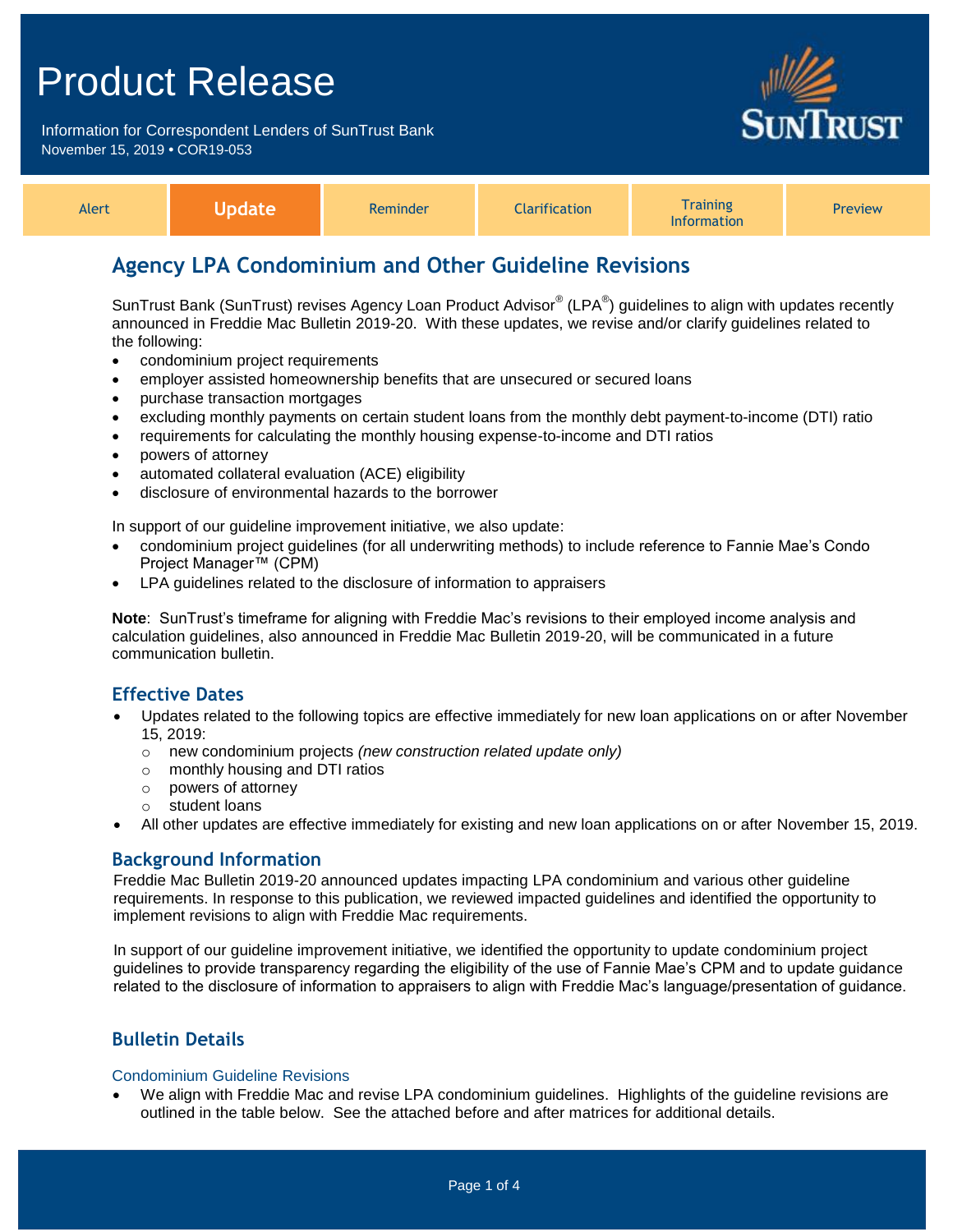Information for Correspondent Lenders of SunTrust Bank November 15, 2019 **•** COR19-053



## **Bulletin Details, continued**

#### Condominium Guideline Revisions, continued

| <b>Topic</b>                                                                                                                                                         | <b>Summary of Condominium Guideline Revisions</b>                                                                                                                                                                                                                                                                                                                                                                                                                                                                                                                            |
|----------------------------------------------------------------------------------------------------------------------------------------------------------------------|------------------------------------------------------------------------------------------------------------------------------------------------------------------------------------------------------------------------------------------------------------------------------------------------------------------------------------------------------------------------------------------------------------------------------------------------------------------------------------------------------------------------------------------------------------------------------|
| New Condominium Projects:<br><b>New Construction</b>                                                                                                                 | Specifying that a single building in a condominium project (regardless of whether the<br>project is comprised of that single building or multiple buildings) may have only one<br>legal phase and that marketing phases are not eligible                                                                                                                                                                                                                                                                                                                                     |
| <b>Project Waiver Requests</b><br>(PWRs) via Freddie Mac<br>Condo Project Advisor <sup>®</sup> :<br>Inclusion of Projects with<br>Long-Term Developer-Owned<br>Units | Expanding eligibility to indicate that a project, where the developer retained more than<br>25% of the units (which otherwise makes the project a New Condominium Project),<br>may still be considered as an Established Condominium Project if:<br>The developer retained those units for rental purposes<br>$\bullet$<br>The developer has owned those units for a minimum of 10 years, and<br>$\bullet$<br>The condominium project otherwise meets the completion and project control<br>$\bullet$<br>requirements to be classified as an Established Condominium Project |
| Ineligible Projects:<br><b>Commercial Space</b>                                                                                                                      | Consolidating all commercial space requirements into the "Ineligible Condo"<br>$\bullet$<br>Project Characteristics" table<br>Adding a table showing what must be included and what may be excluded from<br>the commercial or non-residential space calculation<br>Note: All of the guidance referenced above was previously published guidance. No<br>new guidance was added to this section; only the presentation of the guidance<br>changed.                                                                                                                             |
| <b>Manufactured Homes</b>                                                                                                                                            | Eliminating redundant references to the ineligibility of manufactured homes<br>Note: Per Freddie Mac's guidelines, condominium projects that contain manufactured<br>homes are ineligible, except when approved through the Fannie Mae Project<br>Eligibility Service (PERS) process. However, SunTrust continues to maintain our<br>existing overlay that states that projects containing manufactured housing are not<br>eligible; at this time, this is inclusive of any condominium project approved through the<br>PERS process.                                        |
| New and Established<br>Condominiums:<br><b>Budget Requirements</b>                                                                                                   | Clarifying that the condominium project's budget must be for the current fiscal year                                                                                                                                                                                                                                                                                                                                                                                                                                                                                         |

• We align our guidelines with Fannie Mae [for non-AUS and Desktop Underwriter® (DU®) loans] and Freddie Mac (for Reciprocal Project Reviews) and include reference to Fannie Mae's Condo Project Manager™ (CPM)

**Note**: Lenders may use CPM to assist in their Full Review of a project. CPM is a Fannie Mae web-based tool designed to help lenders determine if a project meets Fannie Mae's eligibility requirements. This Fannie Mae tool was previously eligible for use; however, not specifically addressed in SunTrust's guidelines.

 We relocate PERS guidance for LPA loans to the "Reciprocal Project Reviews (Freddie Mac)" subtopic to more closely align with Freddie Mac's presentation of guidance; guidelines remain the same.

#### Employer Assisted Homeownership (EAH) Benefit

For LPA loans, we align with Freddie Mac by:

- removing the requirement that the EAH Benefit must permit the borrower to continue making payments on the loan in the event the borrower no longer works for the employer (applies to EAH Benefits that are both unsecured loans and secured loans)
- For EAH Benefits that are unsecured loans:
	- $\circ$  specifying that those funds may be used only for down payment and closing costs
	- o removing several requirements specific to repayment terms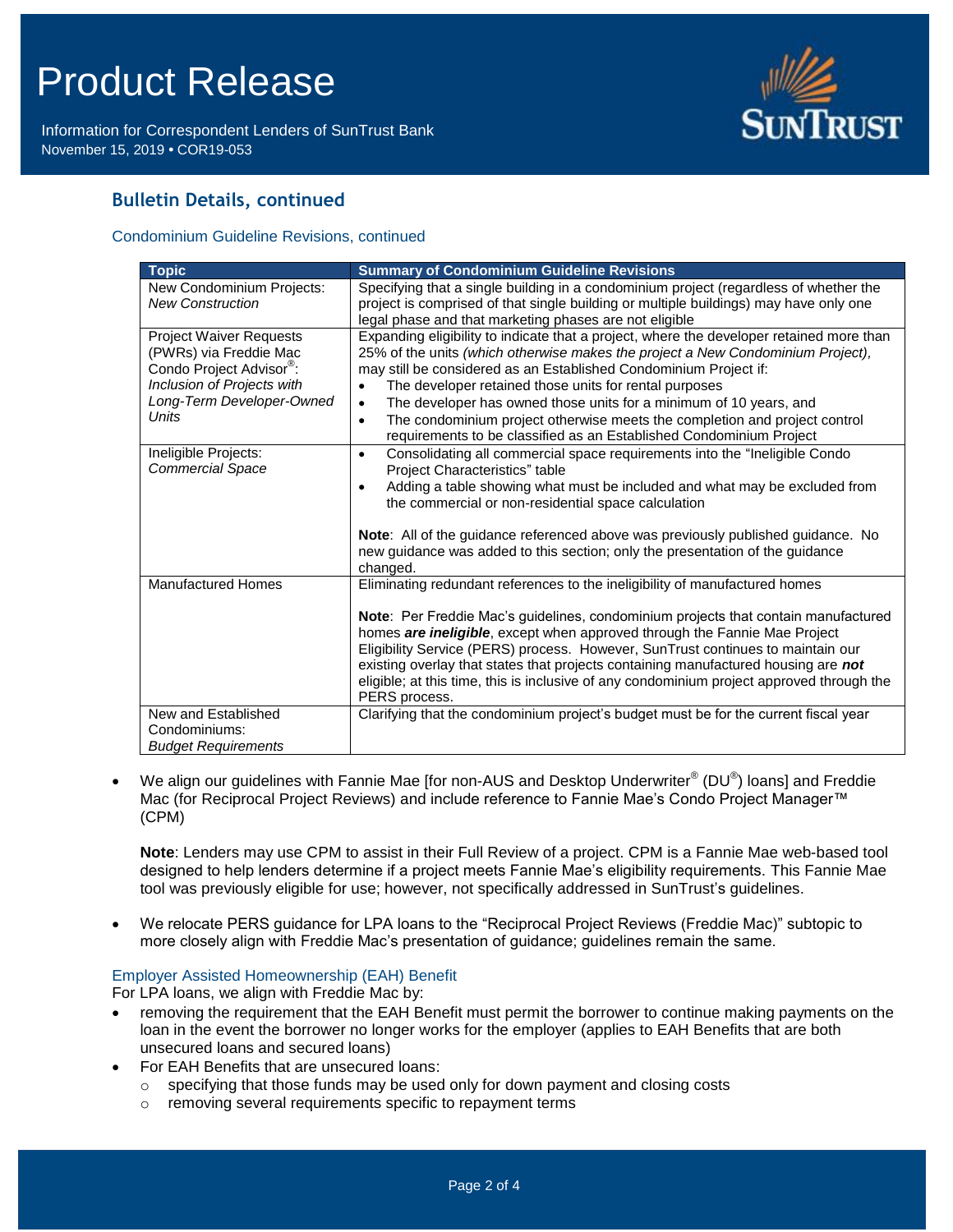Information for Correspondent Lenders of SunTrust Bank November 15, 2019 **•** COR19-053



### **Bulletin Details, continued**

#### Employer Assisted Homeownership (EAH) Benefit, continued

 For EAH Benefits that are secured loans with regular monthly payments, clarifying that those payments must be included in the monthly housing expense-to-income ratio

#### Purchase Transaction Mortgages

For LPA loans, we align with Freddie Mac and specify the acceptable uses of the proceeds from a purchase transaction mortgage. We also include guidance related to the circumstances under which the borrower may receive cash back or a principal curtailment.

#### Student Loans

Currently, a borrower's monthly student loan payment may be excluded from the DTI ratio if:

- The student loan has 10 or less monthly payments remaining until the full balance is forgiven, canceled, discharged or paid by an employment-contingent repayment program, or
- The monthly payment of the student loan is deferred or in forbearance and the full balance will be forgiven, canceled, discharged or paid by an employment-contingent repayment program at the end of the deferment or forbearance period

Additionally, documentation was required in the mortgage file to indicate that the borrower *currently meets the requirements* for the student loan forgiveness, cancelation, discharge or employment-contingent repayment program.

With today's update, for LPA loans, we align with Freddie Mac and now require that for the monthly student loan payment to be excluded from the DTI ratio (as stated above), the mortgage file must contain documentation indicating that the borrower is *eligible or approved* for the student loan forgiveness, cancelation, discharge or employment-contingent repayment program. Evidence of eligibility or approval must come from the student loan program or the employer, as applicable.

#### Monthly Housing and DTI Ratios

For LPA loans, we align with Freddie Mac and require that flood insurance premiums and special assessments with more than 10 monthly payments remaining be included in the monthly housing expense-to-income ratio for the subject property and in the monthly DTI ratio for any other property owned.

#### Powers of Attorney (POA)

For LPA loans, we align with Freddie Mac by:

- Specifying that every POA must be notarized
- Requiring that the original POA must be delivered with the note but need not be attached to the note, as previously required *(see below for guidance when a copy of the POA is acceptable)*
- Specifying that the Document Custodians may accept a copy of the POA:
	- $\circ$  if the original POA was recorded prior to the note date and shows the recording information, or
	- $\circ$  if the original POA was sent with the security instrument to be recorded (in this case, when it is returned from the recording office, either the original POA or a copy showing recording information must be promptly delivered to the Document Custodian)

#### **ACE Eligibility**

Previously, LPA guidelines stated that a lender may not accept the ACE appraisal waiver offer if the lender is aware of conditions that *it believes* warrant an appraisal being obtained. We align with Freddie Mac and revise LPA guidelines to state that a lender may not accept the appraisal waiver offer if the lender is aware of conditions *that* warrant an appraisal being obtained.